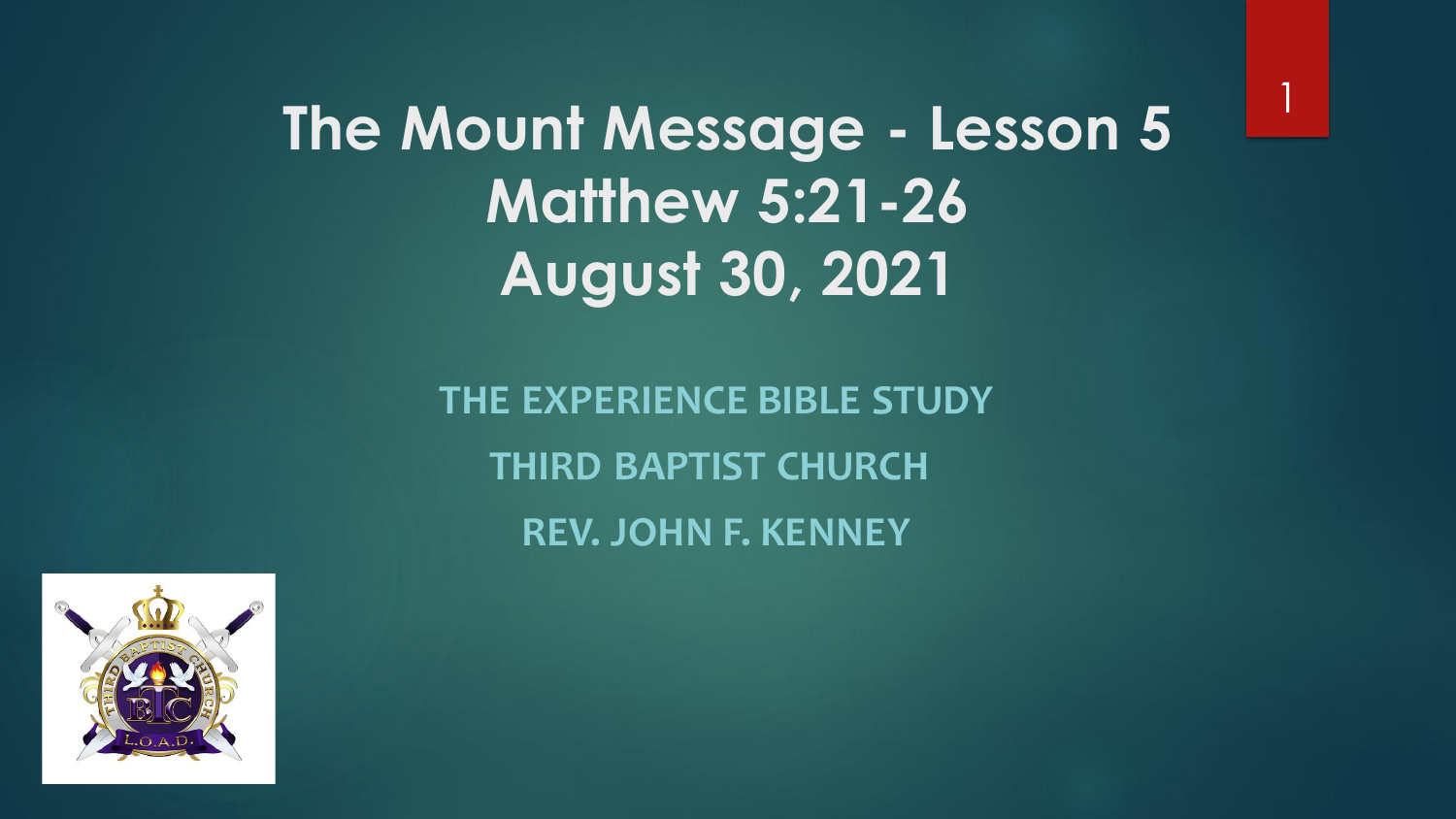## **Modeling The Greater Righteousness Chap 5:21-32**

▶ Each of the 6 units begin with "what was said to those of ancient times" (God through Moses) AND **what is being** said by Jesus to his disciples.

▶ "You have heard" refers to hearing the Scriptures read in the synagogue

▶ Jesus relocates authority from the written text to himself - His teaching is not transgression of the Law but it's transcendence (*existence or experience beyond the normal of physical level)*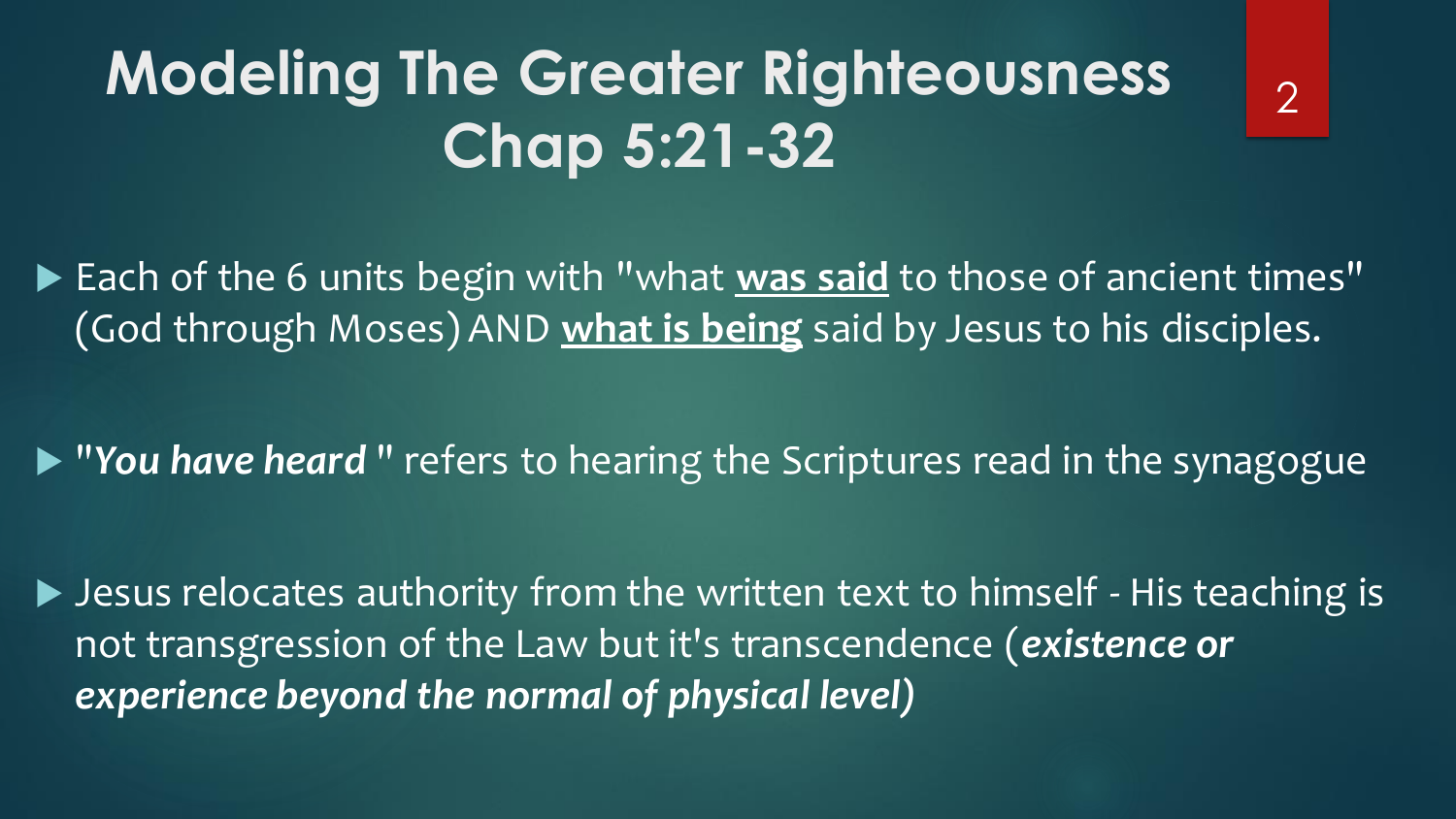## **OVERVIEW: Verses 21-32**

 The structure of each unit has a *reaffirmation* of the Law, *radicalization* of the Law & *situational application* of the radicalized Law

3

▶ Reaffirms that Jesus is **NOT** abolishing the Law; Radicalizes by **revealing the ultimate will of God** was and is mediated by the Law; Situational application is **the call for day-to-day living for imperfect people who fall short of this call to live by the perfect will of God,** resulting in a changed life.

▶ For Matthew, commitment to Jesus results in a **changed** life (repentance)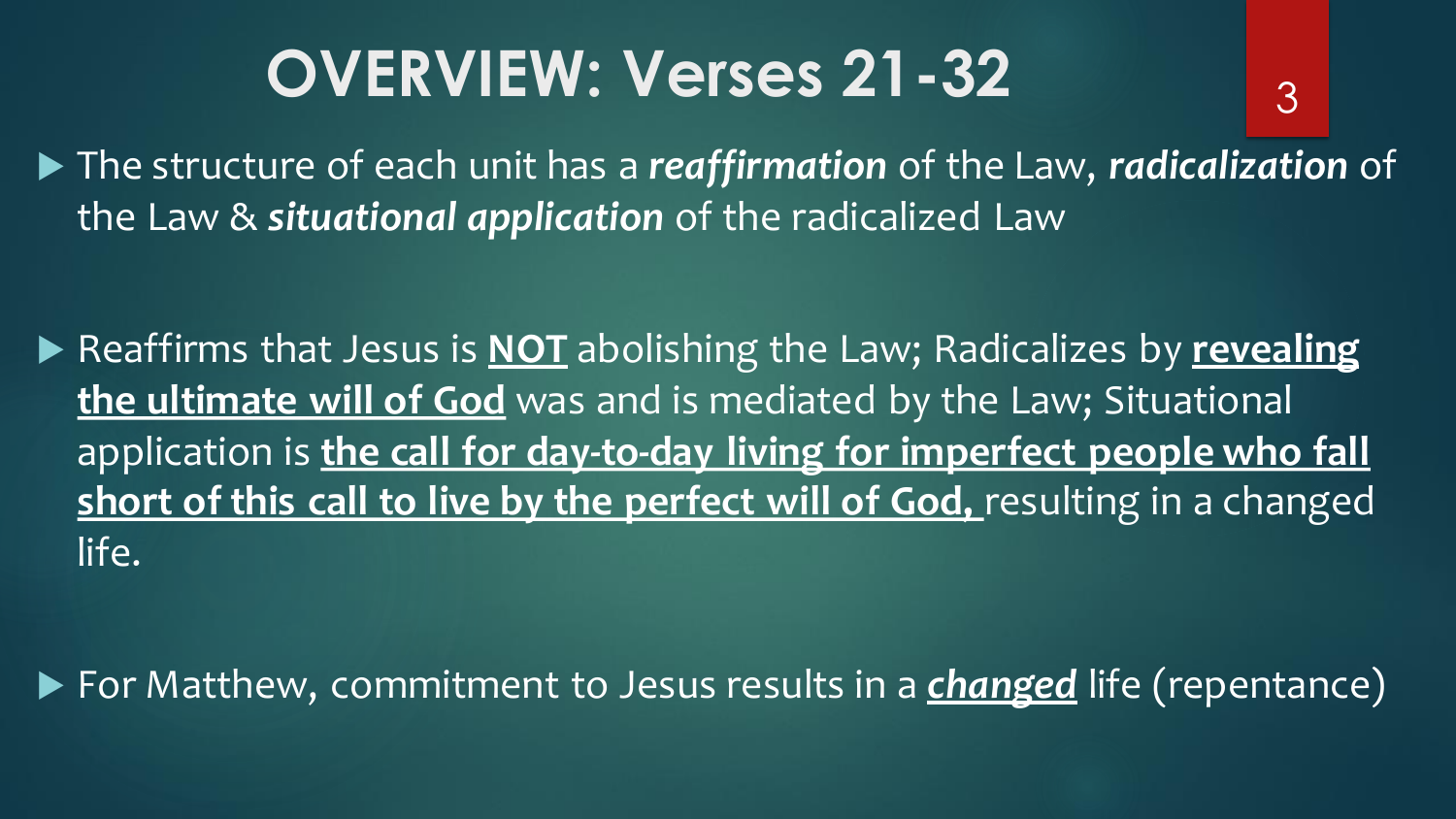# **Love Shows No Hostility** (vs.21)

 **The Law Reaffirmed** : These antitheses deal with relations between human beings, not with religious rituals that express our relations to God.

4

- "*If you commit murder, you are subject to judgement*" is a paraphrasing of several legal texts in the Torah (Books of Law - Exodus 21:12; Leviticus 24:17; Numbers 35:12; Deuteronomy 17:8-13).
- ▶ This is included in order to introduce the word "judgement", which plays a decisive role in Jesus' pronouncement.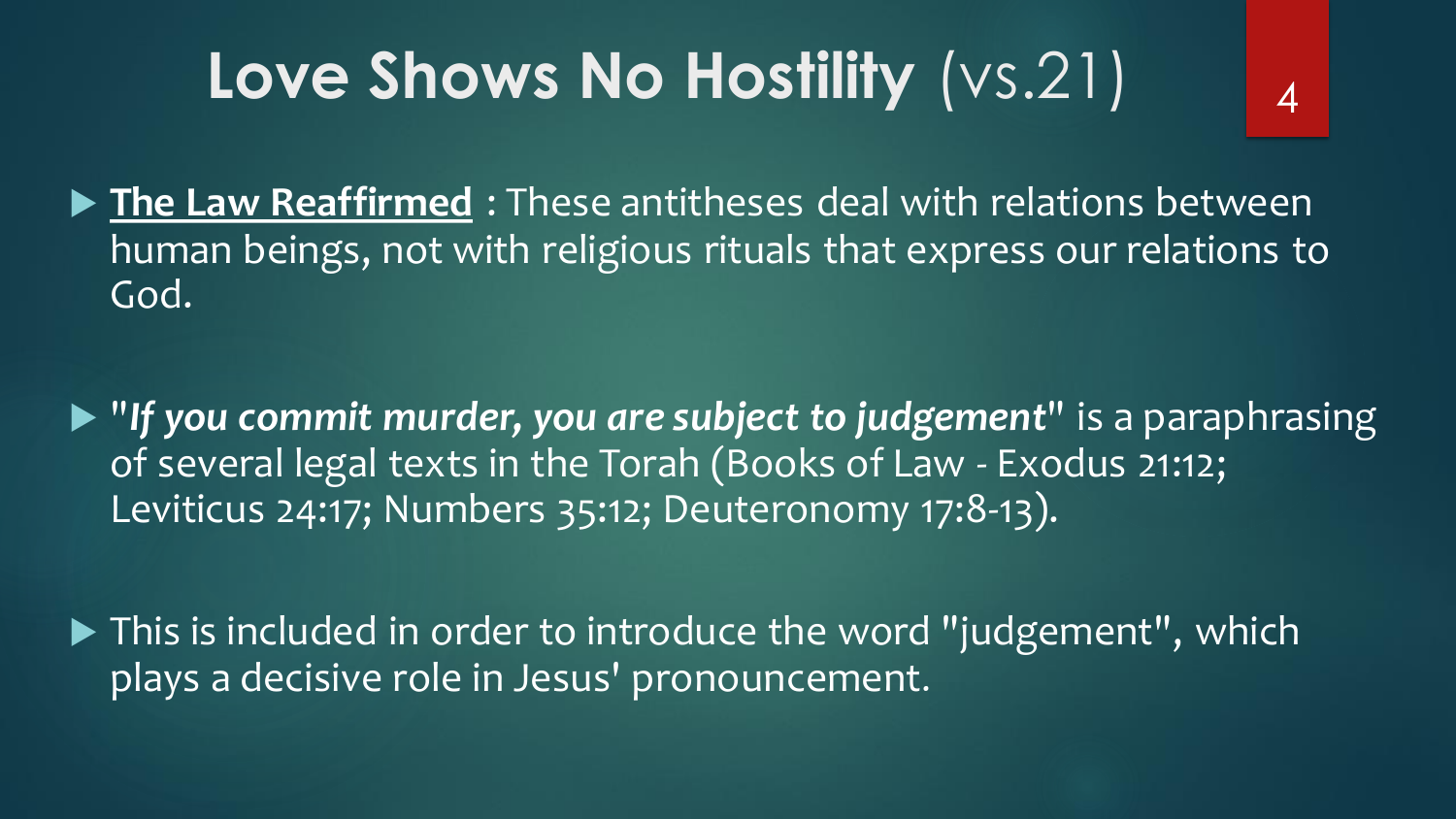# **The Law Radicalized** (vs.22)

5

▶ The command is not revoked but Jesus pronounces that anger makes one **subject** to judgement - *without distinguishing "justified " and "unjustified" ange*r.

▶ Verse 22 is a **declaration of the absolute will of God** - the God who wills not only that persons not kill each other, but also that there be no hostility among human beings.

▶ This is about **submitting our thoughts about other people, as well as the** *words that rise from those thoughts, to the penetrating judgement of God*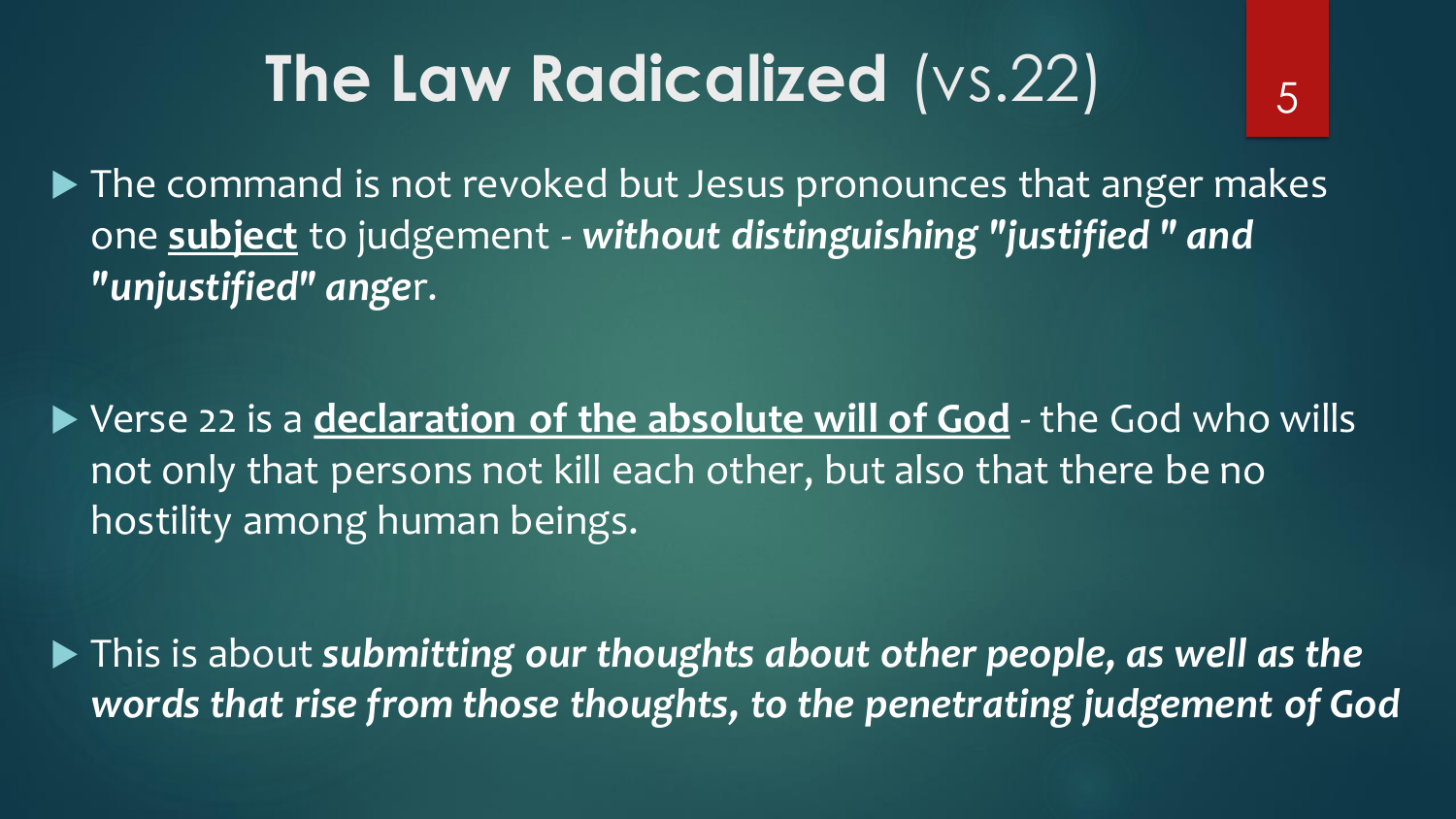#### **Situational Application of The Law** (vs 23-26) ▶ Hostility in the world is inevitable and *Jesus challenges the disciples (and us) to consider reconciliation more important than worship at the altar* (vs.23-24) 6

▶ They are to work for reconciliation in the light of the end-time judgement they are journeying toward (vs.25-26). Neither picture is to be taken legalistically as a literal case but as *a pointer to the kind of greater righteousness appropriate to those who belong to the kingdom of God.*

 *Disciples are responsible for using this example creatively to apply the teaching of Jesus to their own situations.* This picture is a testimony to the urgency of reconciliation before arriving at the end-time judgement of God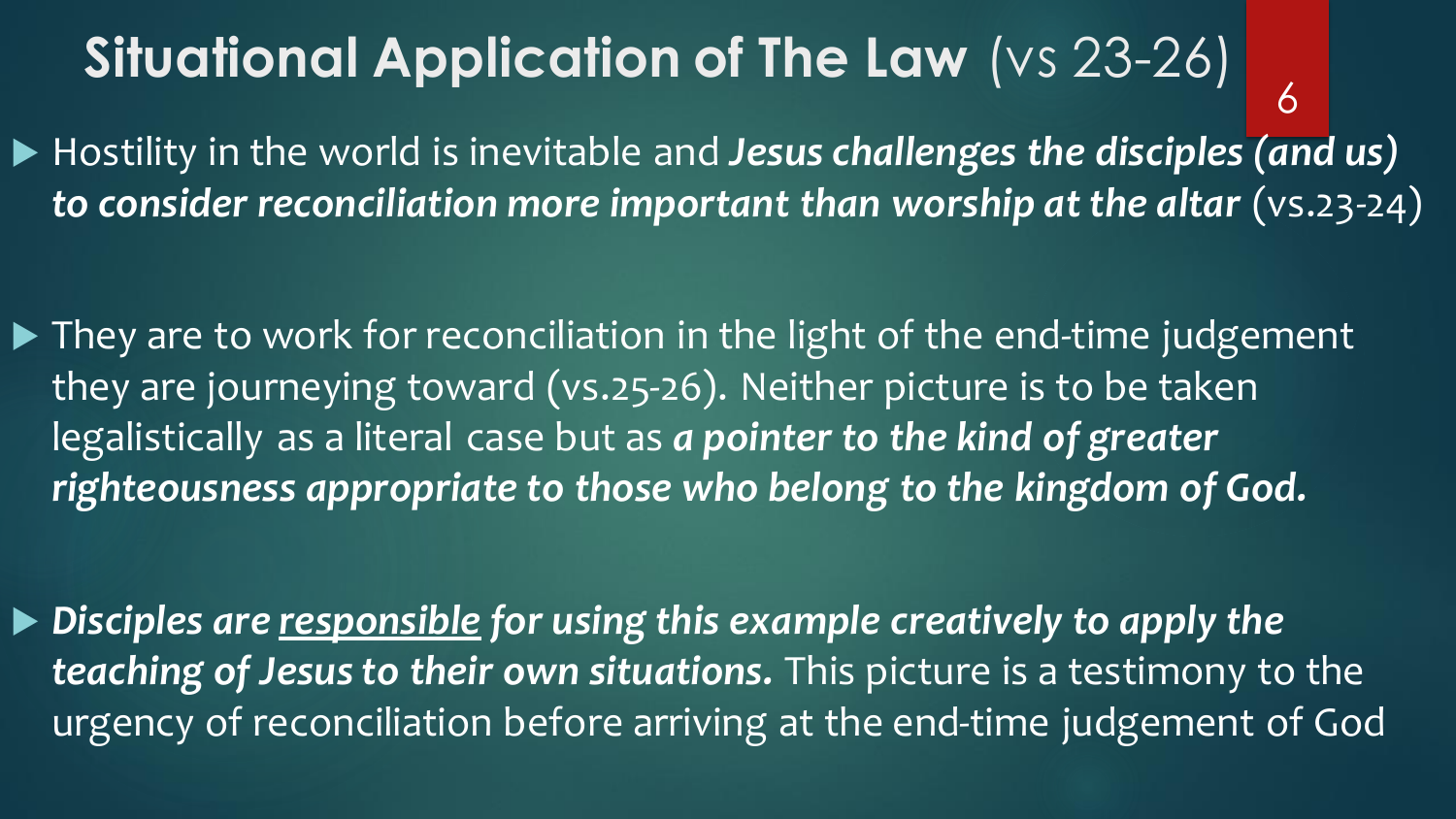#### **Takeaways: Verses 21-26**

▶ Verses 21-22 says in essence that all *anger & hostility are outside the bounds of God's kingdom.*

7

 Verses 23-26 admits that *Christians get angry and suffer through broken relationships and tells us what to do when the reality occurs.*

▶ The difference between the 2 halves of this passage is a matter of *promise and hope*